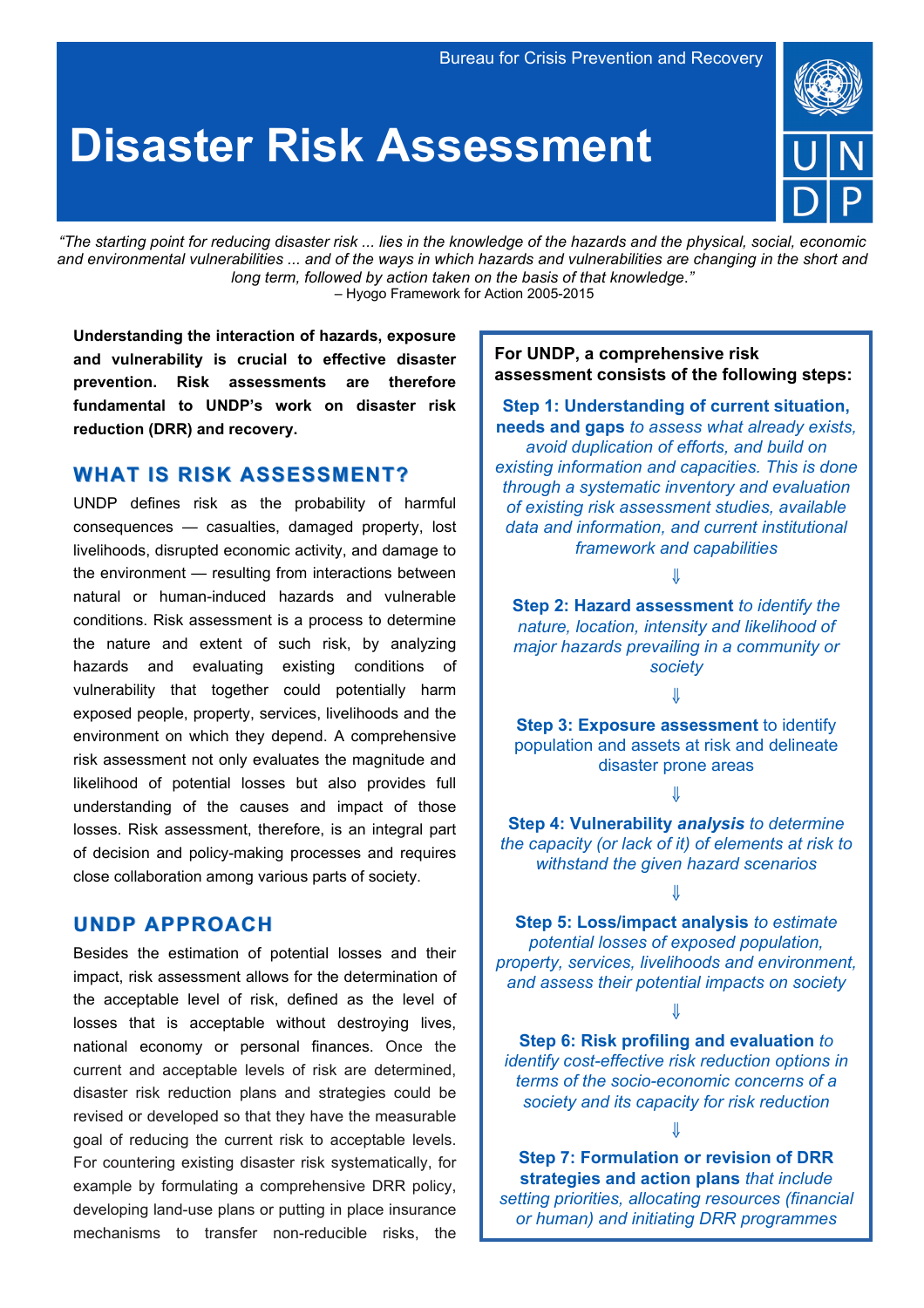

Informal settlements are particularly prone to disasters (© UN Photo/Oddbjorn Monsen).

knowledge and understanding provided by a comprehensive risk assessment are fundamental. Furthermore, when the plans are being implemented, periodic evaluations of risk provide an explicit indication of progress in risk reduction. They help to evaluate the effectiveness of disaster risk reduction efforts and make the necessary corrections to the plans and strategies.

## **UNDP SUPPORT SERVICES**

Risk assessment is an important component of UNDP disaster risk reduction projects and programmes. Examples of the multifaceted activities implemented by UNDP include:

#### *National and local capacities for risk assessment*

The main focus of UNDP's work is on capacity development. In the area of risk assessment, UNDP provides technical assistance on the establishment of disaster risk assessment and institutional arrangements at the national level; supports the assessment of hazard monitoring and mapping capacities and gap identification; supports local government on risk assessments for areas of resettlement and recovery after a disaster; and provides guidance to ensure that cross-cutting issues relevant to the development context, like sexual and reproductive health, gender and HIV/AIDS are included in risk assessment tools and exercises at all levels.

## *Tools for conducting disaster risk assessments at both national and local levels*

UNDP differentiates between two levels of risk assessments: national and local risk assessments. A national risk assessment is a strategic risk assessment that supports the design of national DRR strategies, policy and regulations, DRM programming, and budget allocation. A local risk assessment is an operational risk assessment for DRR action planning, contingency planning, pre-disaster recovery planning, and proper urban planning. UNDP provides specific methodologies and tools to conduct multi-hazard risk assessment at national and sub-national levels; guidance on multihazard urban risk assessment in major cities and on impact assessment of climate change at the national level; support to its partners on assessing the capacities of existing departments, identifying gaps, proposing and helping install mechanisms to address such gaps; and assistance in the establishment of community-based disaster management committees to conduct risk assessment in pilot regions.

#### *Build national disaster observatories (NDO)*

A NDO is a sustainable local institution that systematically collects, compiles and interprets historic disaster information. A NDO helps the countries to learn from their disaster history and incorporate that knowledge into the national DRR strategy and the implementation of disaster risk management activities.